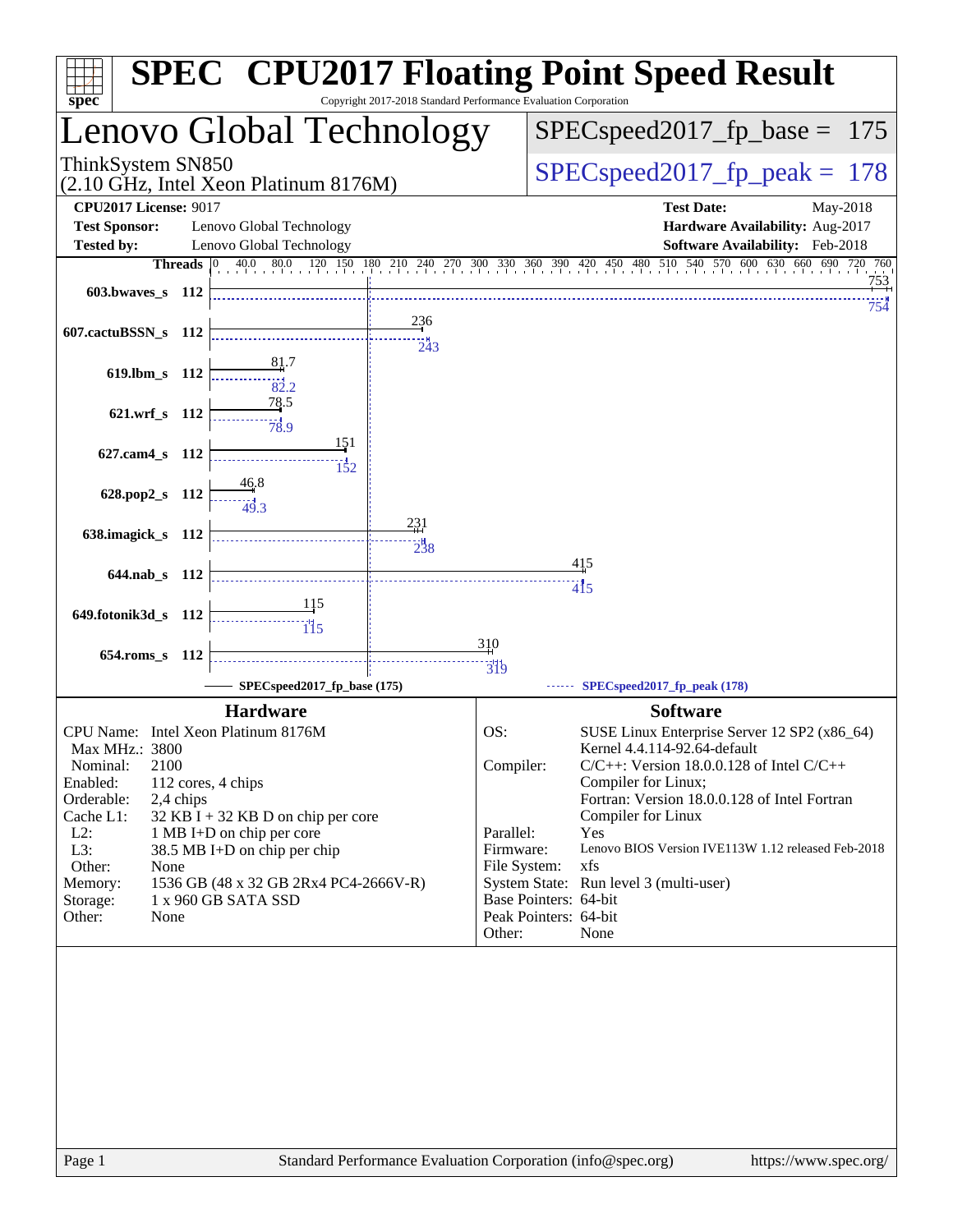

# Lenovo Global Technology

(2.10 GHz, Intel Xeon Platinum 8176M)

ThinkSystem SN850<br>  $\angle Q$  10 CHz, Intel Year Platinum 8176M

SPECspeed2017 fp base =  $175$ 

**[Test Sponsor:](http://www.spec.org/auto/cpu2017/Docs/result-fields.html#TestSponsor)** Lenovo Global Technology **[Hardware Availability:](http://www.spec.org/auto/cpu2017/Docs/result-fields.html#HardwareAvailability)** Aug-2017 **[Tested by:](http://www.spec.org/auto/cpu2017/Docs/result-fields.html#Testedby)** Lenovo Global Technology **[Software Availability:](http://www.spec.org/auto/cpu2017/Docs/result-fields.html#SoftwareAvailability)** Feb-2018

**[CPU2017 License:](http://www.spec.org/auto/cpu2017/Docs/result-fields.html#CPU2017License)** 9017 **[Test Date:](http://www.spec.org/auto/cpu2017/Docs/result-fields.html#TestDate)** May-2018

#### **[Results Table](http://www.spec.org/auto/cpu2017/Docs/result-fields.html#ResultsTable)**

|                                   | <b>Base</b>    |                |              |                |       |                |       | <b>Peak</b>    |                |              |                |              |                |              |
|-----------------------------------|----------------|----------------|--------------|----------------|-------|----------------|-------|----------------|----------------|--------------|----------------|--------------|----------------|--------------|
| <b>Benchmark</b>                  | <b>Threads</b> | <b>Seconds</b> | <b>Ratio</b> | <b>Seconds</b> | Ratio | <b>Seconds</b> | Ratio | <b>Threads</b> | <b>Seconds</b> | <b>Ratio</b> | <b>Seconds</b> | <b>Ratio</b> | <b>Seconds</b> | <b>Ratio</b> |
| 603.bwayes_s                      | 112            | 78.4           | 753          | 77.8           | 759   | 80.1           | 737   | 112            | 78.4           | 753          | 78.2           | 754          | 78.2           | 755          |
| 607.cactuBSSN s                   | 112            | 70.6           | 236          | 70.8           | 235   | 70.7           | 236   | 112            | 68.5           | 243          | 68.5           | 244          | 69.2           | 241          |
| $619.1$ bm s                      | 112            | 64.1           | 81.7         | 66.7           | 78.6  | 63.8           | 82.1  | 112            | 64.3           | 81.5         | 63.6           | 82.3         | 63.7           | 82.2         |
| $621$ .wrf s                      | 112            | 170            | 77.7         | 168            | 78.8  | 168            | 78.5  | 112            | 167            | 79.3         | 169            | 78.1         | 168            | 78.9         |
| $627$ .cam4 s                     | 112            | 59.1           | 150          | 58.6           | 151   | 58.9           | 151   | 112            | 58.0           | 153          | 58.4           | 152          | 58.7           | 151          |
| $628.pop2_s$                      | 112            | 254            | 46.8         | 244            | 48.6  | 253            | 46.8  | 112            | 240            | 49.4         | 241            | 49.3         | 244            | 48.6         |
| 638.imagick_s                     | 112            | 62.5           | 231          | 63.3           | 228   | 61.0           | 237   | 112            | 60.4           | 239          | 60.5           | 238          | 61.3           | 235          |
| $644$ .nab s                      | 112            | 42.1           | 415          | 42.1           | 415   | 41.9           | 417   | 112            | 42.0           | 416          | 42.1           | 415          | 42.2           | 414          |
| 649.fotonik3d s                   | 112            | 79.2           | 115          | 78.9           | 115   | 79.2           | 115   | 112            | 82.5           | 111          | 79.6           | 115          | 79.5           | 115          |
| $654$ .roms_s                     | 112            | 50.8           | 310          | 50.8           | 310   | 50.1           | 314   | 112            | 50.0           | 315          | <u>49.3</u>    | <u>319</u>   | 48.5           | 325          |
| $SPECspeed2017_fp\_base =$<br>175 |                |                |              |                |       |                |       |                |                |              |                |              |                |              |

**[SPECspeed2017\\_fp\\_peak =](http://www.spec.org/auto/cpu2017/Docs/result-fields.html#SPECspeed2017fppeak) 178**

Results appear in the [order in which they were run.](http://www.spec.org/auto/cpu2017/Docs/result-fields.html#RunOrder) Bold underlined text [indicates a median measurement](http://www.spec.org/auto/cpu2017/Docs/result-fields.html#Median).

#### **[Operating System Notes](http://www.spec.org/auto/cpu2017/Docs/result-fields.html#OperatingSystemNotes)**

Stack size set to unlimited using "ulimit -s unlimited"

#### **[General Notes](http://www.spec.org/auto/cpu2017/Docs/result-fields.html#GeneralNotes)**

Environment variables set by runcpu before the start of the run: LD\_LIBRARY\_PATH = "/home/cpu2017.1.0.2.ic18.0/lib/ia32:/home/cpu2017.1.0.2.ic18.0/lib/intel64" LD\_LIBRARY\_PATH = "\$LD\_LIBRARY\_PATH:/home/cpu2017.1.0.2.ic18.0/je5.0.1-32:/home/cpu2017.1.0.2.ic18.0/je5.0.1-64" OMP\_STACKSIZE = "192M"

 Binaries compiled on a system with 1x Intel Core i7-4790 CPU + 32GB RAM memory using Redhat Enterprise Linux 7.4 Transparent Huge Pages enabled by default Prior to runcpu invocation Filesystem page cache synced and cleared with: sync; echo 3> /proc/sys/vm/drop\_caches Yes: The test sponsor attests, as of date of publication, that CVE-2017-5754 (Meltdown) is mitigated in the system as tested and documented. Yes: The test sponsor attests, as of date of publication, that CVE-2017-5753 (Spectre variant 1) is mitigated in the system as tested and documented. Yes: The test sponsor attests, as of date of publication, that CVE-2017-5715 (Spectre variant 2) is mitigated in the system as tested and documented.

#### **[Platform Notes](http://www.spec.org/auto/cpu2017/Docs/result-fields.html#PlatformNotes)**

BIOS configuration: Choose Operating Mode set to Maximum Performance Hyper-Threading set to Disable

**(Continued on next page)**

Page 2 Standard Performance Evaluation Corporation [\(info@spec.org\)](mailto:info@spec.org) <https://www.spec.org/>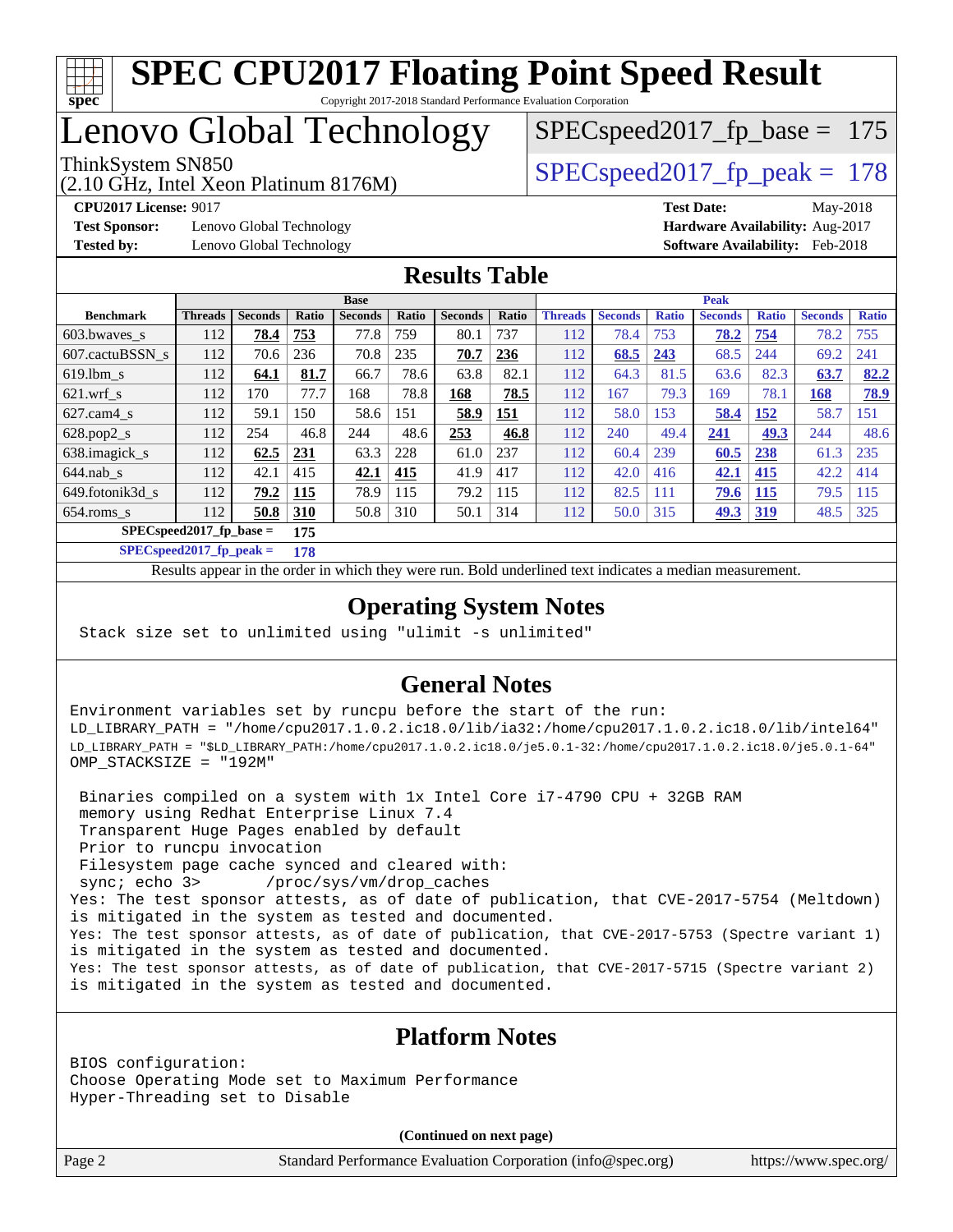

### Lenovo Global Technology

SPECspeed2017 fp base =  $175$ 

(2.10 GHz, Intel Xeon Platinum 8176M)

ThinkSystem SN850<br>  $SPEC speed2017$  fp\_peak = 178

**[Test Sponsor:](http://www.spec.org/auto/cpu2017/Docs/result-fields.html#TestSponsor)** Lenovo Global Technology **[Hardware Availability:](http://www.spec.org/auto/cpu2017/Docs/result-fields.html#HardwareAvailability)** Aug-2017 **[Tested by:](http://www.spec.org/auto/cpu2017/Docs/result-fields.html#Testedby)** Lenovo Global Technology **[Software Availability:](http://www.spec.org/auto/cpu2017/Docs/result-fields.html#SoftwareAvailability)** Feb-2018

**[CPU2017 License:](http://www.spec.org/auto/cpu2017/Docs/result-fields.html#CPU2017License)** 9017 **[Test Date:](http://www.spec.org/auto/cpu2017/Docs/result-fields.html#TestDate)** May-2018

#### **[Platform Notes \(Continued\)](http://www.spec.org/auto/cpu2017/Docs/result-fields.html#PlatformNotes)**

Page 3 Standard Performance Evaluation Corporation [\(info@spec.org\)](mailto:info@spec.org) <https://www.spec.org/> DCU Streamer Prefetcher set to Disable MONITOR/MWAIT set to Enable DCA set to Enable Stale AtoS set to Enable LLC dead line alloc set to Disable Sysinfo program /home/cpu2017.1.0.2.ic18.0/bin/sysinfo Rev: r5797 of 2017-06-14 96c45e4568ad54c135fd618bcc091c0f running on SN850 Mon May 28 20:55:11 2018 SUT (System Under Test) info as seen by some common utilities. For more information on this section, see <https://www.spec.org/cpu2017/Docs/config.html#sysinfo> From /proc/cpuinfo model name : Intel(R) Xeon(R) Platinum 8176M CPU @ 2.10GHz 4 "physical id"s (chips) 112 "processors" cores, siblings (Caution: counting these is hw and system dependent. The following excerpts from /proc/cpuinfo might not be reliable. Use with caution.) cpu cores : 28 siblings : 28 physical 0: cores 0 1 2 3 4 5 6 8 9 10 11 12 13 14 16 17 18 19 20 21 22 24 25 26 27 28 29 30 physical 1: cores 0 1 2 3 4 5 6 8 9 10 11 12 13 14 16 17 18 19 20 21 22 24 25 26 27 28 29 30 physical 2: cores 0 1 2 3 4 5 6 8 9 10 11 12 13 14 16 17 18 19 20 21 22 24 25 26 27 28 29 30 physical 3: cores 0 1 2 3 4 5 6 8 9 10 11 12 13 14 16 17 18 19 20 21 22 24 25 26 27 28 29 30 From lscpu: Architecture: x86\_64 CPU op-mode(s): 32-bit, 64-bit Byte Order: Little Endian CPU(s): 112 On-line CPU(s) list: 0-111 Thread(s) per core: 1 Core(s) per socket: 28 Socket(s): 4 NUMA node(s): 4 Vendor ID: GenuineIntel CPU family: 6 Model: 85 Model name: Intel(R) Xeon(R) Platinum 8176M CPU @ 2.10GHz Stepping: 4 CPU MHz: 2095.081 BogoMIPS: 4190.16 **(Continued on next page)**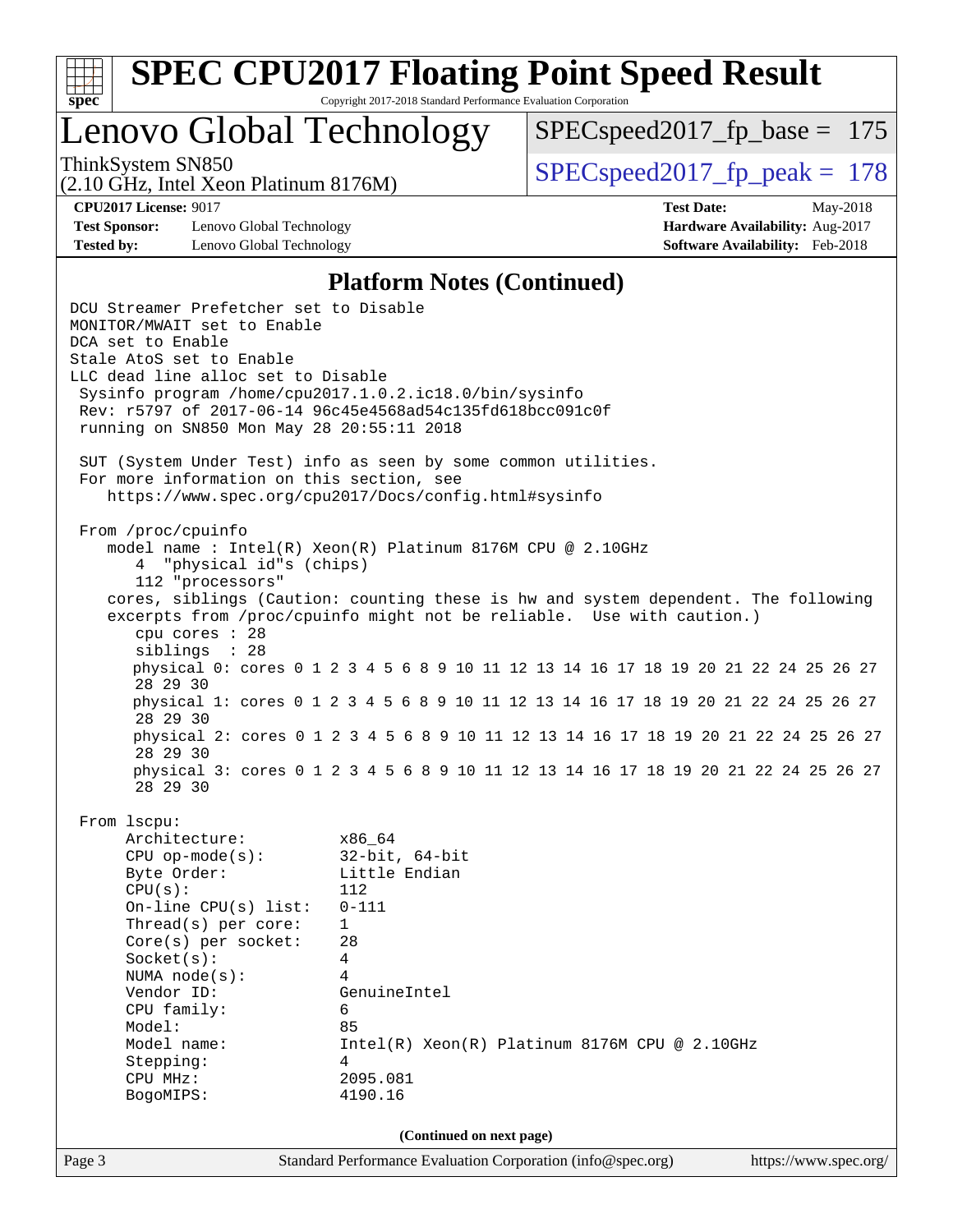

Lenovo Global Technology

[SPECspeed2017\\_fp\\_base =](http://www.spec.org/auto/cpu2017/Docs/result-fields.html#SPECspeed2017fpbase) 175

(2.10 GHz, Intel Xeon Platinum 8176M)

ThinkSystem SN850<br>  $(2.10 \text{ GHz})$  [SPECspeed2017\\_fp\\_peak =](http://www.spec.org/auto/cpu2017/Docs/result-fields.html#SPECspeed2017fppeak) 178

**[Test Sponsor:](http://www.spec.org/auto/cpu2017/Docs/result-fields.html#TestSponsor)** Lenovo Global Technology **[Hardware Availability:](http://www.spec.org/auto/cpu2017/Docs/result-fields.html#HardwareAvailability)** Aug-2017 **[Tested by:](http://www.spec.org/auto/cpu2017/Docs/result-fields.html#Testedby)** Lenovo Global Technology **[Software Availability:](http://www.spec.org/auto/cpu2017/Docs/result-fields.html#SoftwareAvailability)** Feb-2018

**[CPU2017 License:](http://www.spec.org/auto/cpu2017/Docs/result-fields.html#CPU2017License)** 9017 **[Test Date:](http://www.spec.org/auto/cpu2017/Docs/result-fields.html#TestDate)** May-2018

#### **[Platform Notes \(Continued\)](http://www.spec.org/auto/cpu2017/Docs/result-fields.html#PlatformNotes)**

| Virtualization:           | $VT - x$                   |
|---------------------------|----------------------------|
| $L1d$ cache:              | 32K                        |
| $L1i$ cache:              | 32K                        |
| $L2$ cache:               | 1024K                      |
| $L3$ cache:               | 39424K                     |
| NUMA node0 CPU(s):        | $0 - 27$                   |
| NUMA nodel CPU(s):        | $28 - 55$                  |
| NUMA $node2$ $CPU(s)$ :   | $56 - 83$                  |
| NUMA $node3$ $CPU(s)$ :   | $84 - 111$                 |
| $F1 \cap \alpha \alpha$ . | $F_{\text{min}}$ $\tau$ mo |

Flags: fpu vme de pse tsc msr pae mce cx8 apic sep mtrr pge mca cmov pat pse36 clflush dts acpi mmx fxsr sse sse2 ss ht tm pbe syscall nx pdpe1gb rdtscp lm constant\_tsc art arch\_perfmon pebs bts rep\_good nopl xtopology nonstop\_tsc aperfmperf eagerfpu pni pclmulqdq dtes64 monitor ds\_cpl vmx smx est tm2 ssse3 sdbg fma cx16 xtpr pdcm pcid dca sse4\_1 sse4\_2 x2apic movbe popcnt tsc\_deadline\_timer aes xsave avx f16c rdrand lahf\_lm abm 3dnowprefetch ida arat epb invpcid\_single pln pts dtherm intel\_pt rsb\_ctxsw spec\_ctrl retpoline kaiser tpr\_shadow vnmi flexpriority ept vpid fsgsbase tsc\_adjust bmi1 hle avx2 smep bmi2 erms invpcid rtm cqm mpx avx512f avx512dq rdseed adx smap clflushopt clwb avx512cd avx512bw avx512vl xsaveopt xsavec xgetbv1 cqm\_llc cqm\_occup\_llc

 /proc/cpuinfo cache data cache size : 39424 KB

 From numactl --hardware WARNING: a numactl 'node' might or might not correspond to a physical chip. available: 4 nodes (0-3) node 0 cpus: 0 1 2 3 4 5 6 7 8 9 10 11 12 13 14 15 16 17 18 19 20 21 22 23 24 25 26 27 node 0 size: 386658 MB

 node 0 free: 386060 MB node 1 cpus: 28 29 30 31 32 33 34 35 36 37 38 39 40 41 42 43 44 45 46 47 48 49 50 51 52 53 54 55 node 1 size: 387057 MB

node 1 free: 386598 MB

 node 2 cpus: 56 57 58 59 60 61 62 63 64 65 66 67 68 69 70 71 72 73 74 75 76 77 78 79 80 81 82 83 node 2 size: 387057 MB

 node 2 free: 386403 MB node 3 cpus: 84 85 86 87 88 89 90 91 92 93 94 95 96 97 98 99 100 101 102 103 104 105 106 107 108 109 110 111

 node 3 size: 387054 MB node 3 free: 386537 MB

 node distances: node 0 1 2 3

 0: 10 21 21 21 1: 21 10 21 21

 2: 21 21 10 21 3: 21 21 21 10

**(Continued on next page)**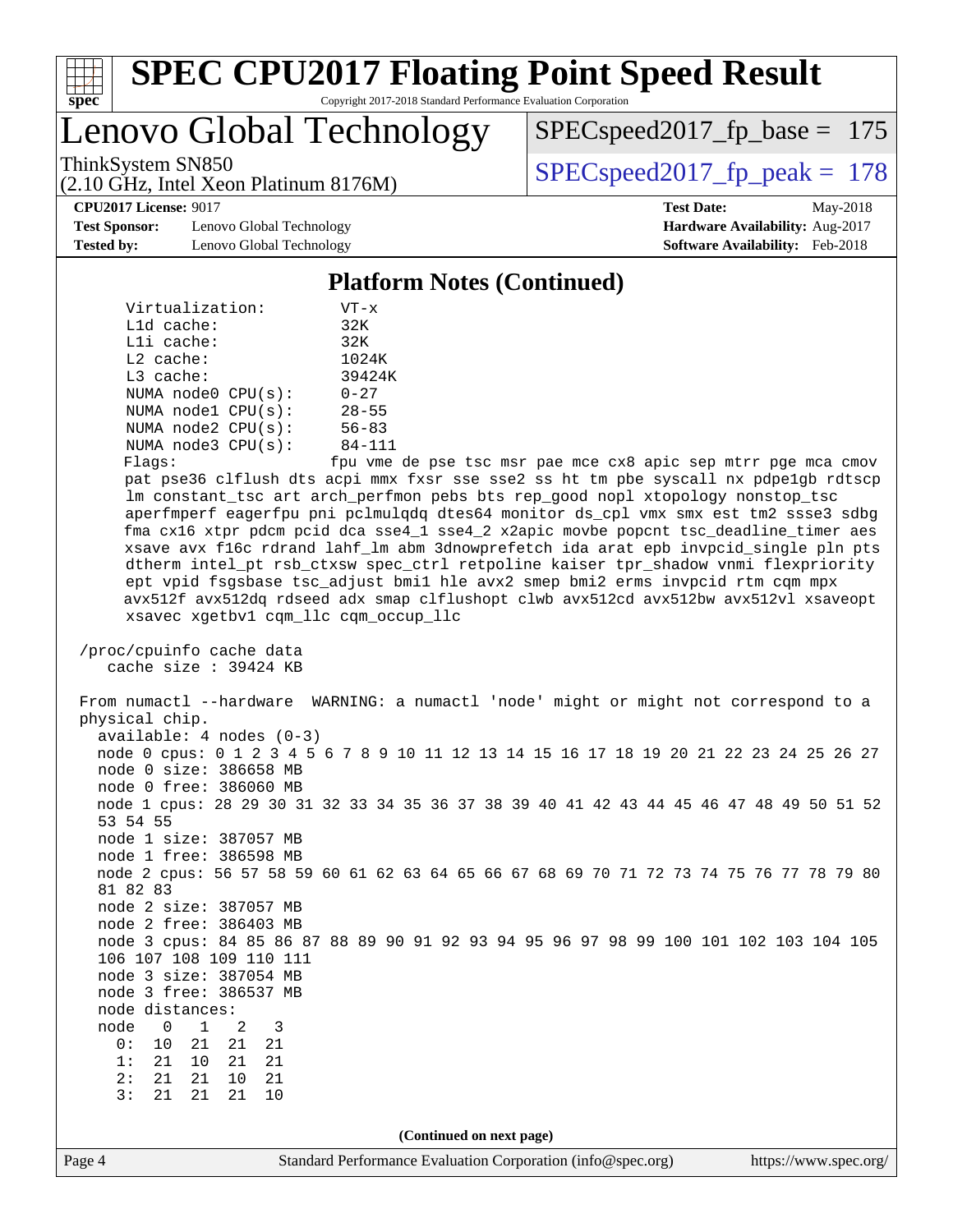

### Lenovo Global Technology

SPECspeed2017 fp base =  $175$ 

(2.10 GHz, Intel Xeon Platinum 8176M)

ThinkSystem SN850<br>  $\angle Q$  10 CHz, Intel Year Platinum 8176M

**[Test Sponsor:](http://www.spec.org/auto/cpu2017/Docs/result-fields.html#TestSponsor)** Lenovo Global Technology **[Hardware Availability:](http://www.spec.org/auto/cpu2017/Docs/result-fields.html#HardwareAvailability)** Aug-2017 **[Tested by:](http://www.spec.org/auto/cpu2017/Docs/result-fields.html#Testedby)** Lenovo Global Technology **[Software Availability:](http://www.spec.org/auto/cpu2017/Docs/result-fields.html#SoftwareAvailability)** Feb-2018

**[CPU2017 License:](http://www.spec.org/auto/cpu2017/Docs/result-fields.html#CPU2017License)** 9017 **[Test Date:](http://www.spec.org/auto/cpu2017/Docs/result-fields.html#TestDate)** May-2018

#### **[Platform Notes \(Continued\)](http://www.spec.org/auto/cpu2017/Docs/result-fields.html#PlatformNotes)**

 From /proc/meminfo MemTotal: 1584975652 kB HugePages\_Total: 0 Hugepagesize: 2048 kB From /etc/\*release\* /etc/\*version\* SuSE-release: SUSE Linux Enterprise Server 12 (x86\_64) VERSION = 12 PATCHLEVEL = 2 # This file is deprecated and will be removed in a future service pack or release. # Please check /etc/os-release for details about this release. os-release: NAME="SLES" VERSION="12-SP2" VERSION\_ID="12.2" PRETTY\_NAME="SUSE Linux Enterprise Server 12 SP2" ID="sles" ANSI\_COLOR="0;32" CPE\_NAME="cpe:/o:suse:sles:12:sp2" uname -a: Linux SN850 4.4.114-92.64-default #1 SMP Thu Feb 1 19:18:19 UTC 2018 (c6ce5db) x86\_64 x86\_64 x86\_64 GNU/Linux run-level 3 May 28 16:05 SPEC is set to: /home/cpu2017.1.0.2.ic18.0 Filesystem Type Size Used Avail Use% Mounted on /dev/sda4 xfs 836G 168G 669G 21% /home Additional information from dmidecode follows. WARNING: Use caution when you interpret this section. The 'dmidecode' program reads system data which is "intended to allow hardware to be accurately determined", but the intent may not be met, as there are frequent changes to hardware, firmware, and the "DMTF SMBIOS" standard. BIOS Lenovo -[IVE113W-1.12]- 02/06/2018 Memory: 48x Samsung M393A4K40BB2-CTD 32 GB 2 rank 2666 (End of data from sysinfo program) **[Compiler Version Notes](http://www.spec.org/auto/cpu2017/Docs/result-fields.html#CompilerVersionNotes)** ============================================================================== CC 619.lbm\_s(base) 638.imagick\_s(base, peak) 644.nab\_s(base, peak)

**(Continued on next page)**

Page 5 Standard Performance Evaluation Corporation [\(info@spec.org\)](mailto:info@spec.org) <https://www.spec.org/>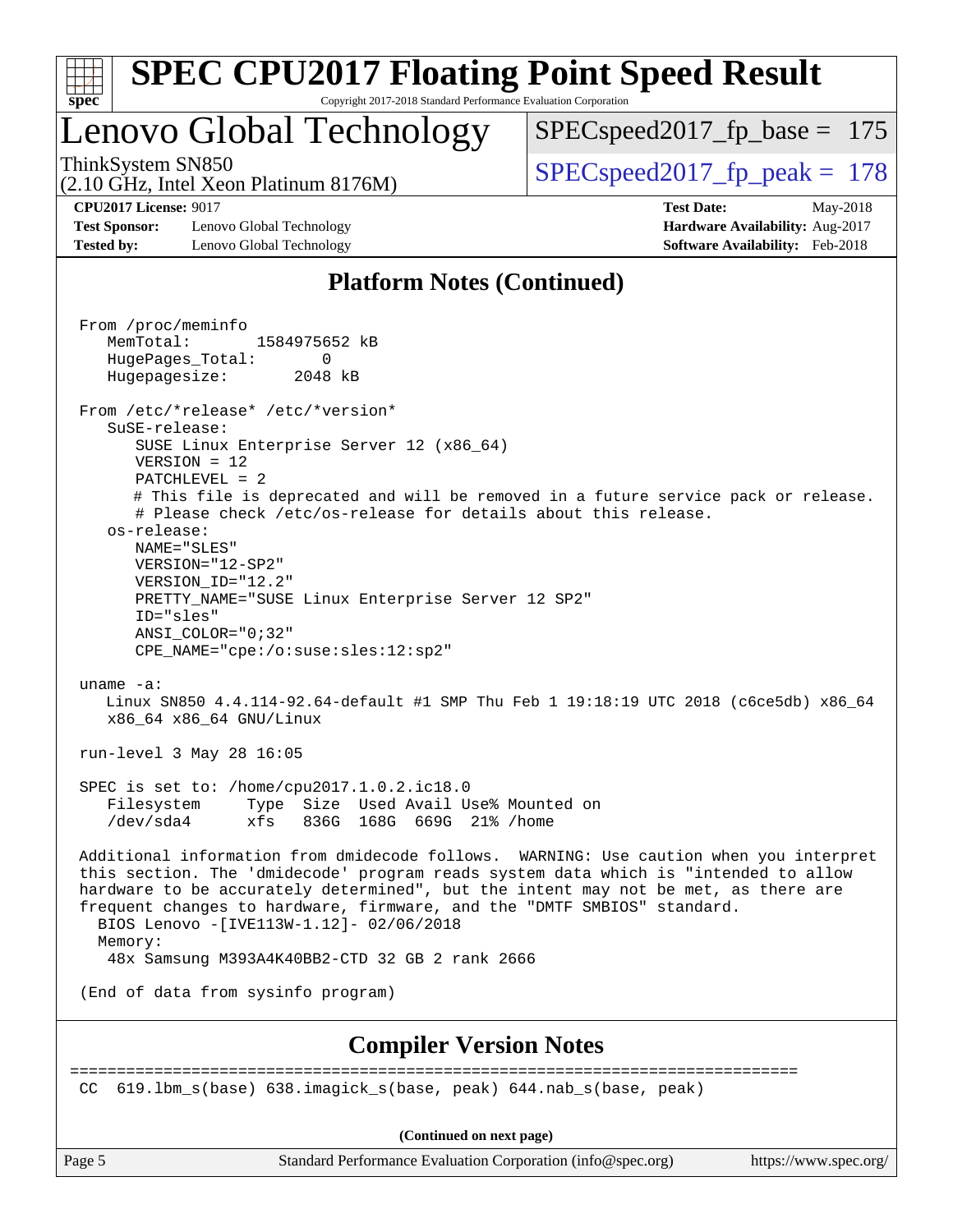

# **[SPEC CPU2017 Floating Point Speed Result](http://www.spec.org/auto/cpu2017/Docs/result-fields.html#SPECCPU2017FloatingPointSpeedResult)**

Copyright 2017-2018 Standard Performance Evaluation Corporation

Lenovo Global Technology

[SPECspeed2017\\_fp\\_base =](http://www.spec.org/auto/cpu2017/Docs/result-fields.html#SPECspeed2017fpbase) 175

(2.10 GHz, Intel Xeon Platinum 8176M)

ThinkSystem SN850<br>  $(2.10 \text{ GHz. Intel Yeon Platinum } 8176M)$  [SPECspeed2017\\_fp\\_peak =](http://www.spec.org/auto/cpu2017/Docs/result-fields.html#SPECspeed2017fppeak) 178

**[Test Sponsor:](http://www.spec.org/auto/cpu2017/Docs/result-fields.html#TestSponsor)** Lenovo Global Technology **[Hardware Availability:](http://www.spec.org/auto/cpu2017/Docs/result-fields.html#HardwareAvailability)** Aug-2017 **[Tested by:](http://www.spec.org/auto/cpu2017/Docs/result-fields.html#Testedby)** Lenovo Global Technology **[Software Availability:](http://www.spec.org/auto/cpu2017/Docs/result-fields.html#SoftwareAvailability)** Feb-2018

**[CPU2017 License:](http://www.spec.org/auto/cpu2017/Docs/result-fields.html#CPU2017License)** 9017 **[Test Date:](http://www.spec.org/auto/cpu2017/Docs/result-fields.html#TestDate)** May-2018

#### **[Compiler Version Notes \(Continued\)](http://www.spec.org/auto/cpu2017/Docs/result-fields.html#CompilerVersionNotes)**

| icc (ICC) 18.0.0 20170811<br>Copyright (C) 1985-2017 Intel Corporation. All rights reserved.                                                                        |                          |
|---------------------------------------------------------------------------------------------------------------------------------------------------------------------|--------------------------|
| $619.1$ bm_s(peak)<br>CC.                                                                                                                                           |                          |
| icc (ICC) 18.0.0 20170811<br>Copyright (C) 1985-2017 Intel Corporation. All rights reserved.                                                                        |                          |
| FC 607.cactuBSSN_s(base)                                                                                                                                            |                          |
| icpc (ICC) 18.0.0 20170811<br>Copyright (C) 1985-2017 Intel Corporation. All rights reserved.<br>icc (ICC) 18.0.0 20170811                                          |                          |
| Copyright (C) 1985-2017 Intel Corporation. All rights reserved.<br>ifort (IFORT) 18.0.0 20170811<br>Copyright (C) 1985-2017 Intel Corporation. All rights reserved. |                          |
|                                                                                                                                                                     |                          |
| FC 607.cactuBSSN_s(peak)                                                                                                                                            |                          |
| icpc (ICC) 18.0.0 20170811<br>Copyright (C) 1985-2017 Intel Corporation. All rights reserved.<br>icc (ICC) 18.0.0 20170811                                          |                          |
| Copyright (C) 1985-2017 Intel Corporation. All rights reserved.<br>ifort (IFORT) 18.0.0 20170811<br>Copyright (C) 1985-2017 Intel Corporation. All rights reserved. |                          |
|                                                                                                                                                                     |                          |
| FC 603.bwaves_s(base) 649.fotonik3d_s(base) 654.roms_s(base)                                                                                                        |                          |
| ifort (IFORT) 18.0.0 20170811<br>Copyright (C) 1985-2017 Intel Corporation. All rights reserved.                                                                    |                          |
| 603.bwaves_s(peak) 649.fotonik3d_s(peak) 654.roms_s(peak)<br>FC.                                                                                                    |                          |
| ifort (IFORT) 18.0.0 20170811<br>Copyright (C) 1985-2017 Intel Corporation. All rights reserved.                                                                    |                          |
|                                                                                                                                                                     | (Continued on next page) |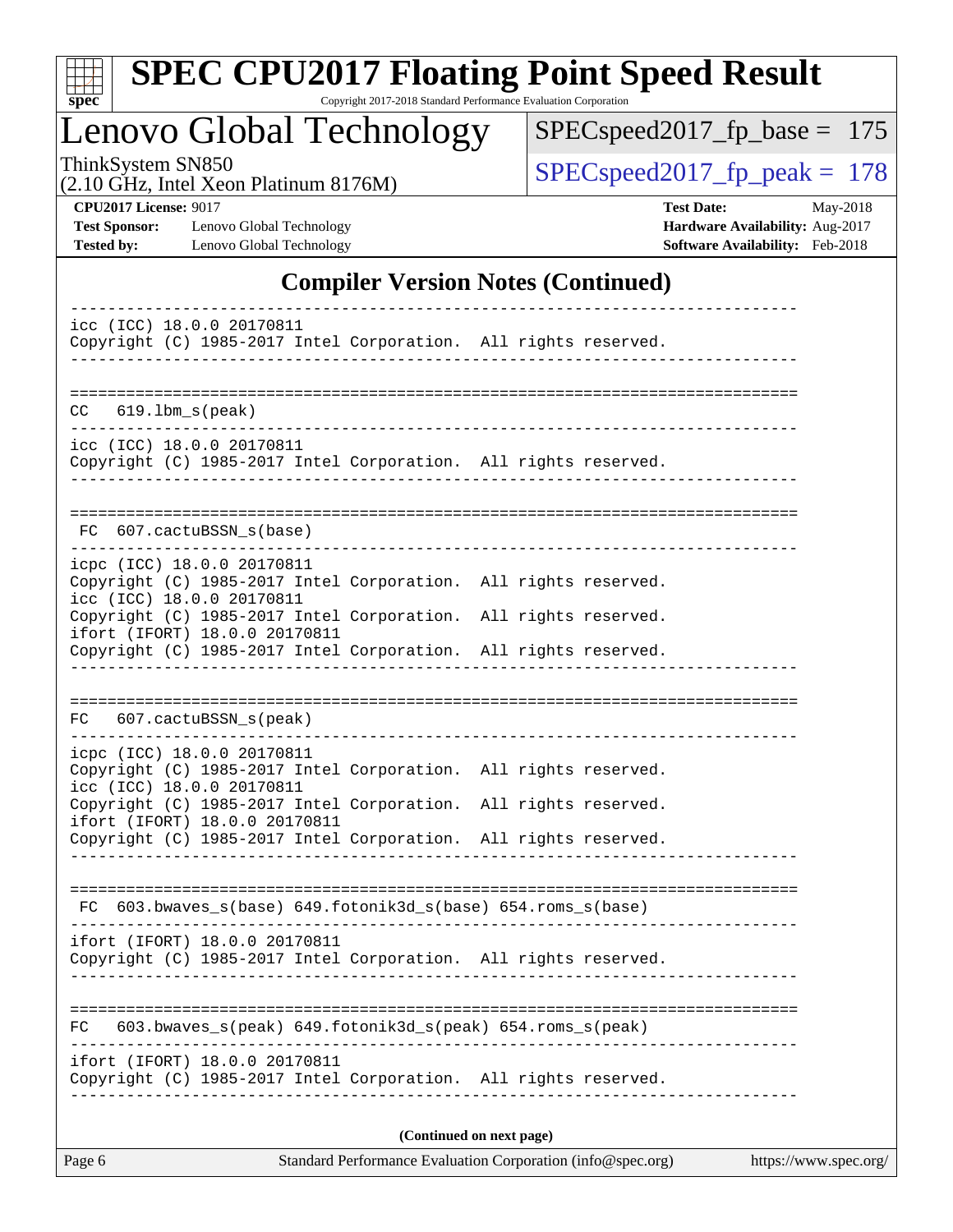

### Lenovo Global Technology

SPECspeed2017 fp base =  $175$ 

(2.10 GHz, Intel Xeon Platinum 8176M)

ThinkSystem SN850<br>  $SPEC speed2017$  fp\_peak = 178

**[Test Sponsor:](http://www.spec.org/auto/cpu2017/Docs/result-fields.html#TestSponsor)** Lenovo Global Technology **[Hardware Availability:](http://www.spec.org/auto/cpu2017/Docs/result-fields.html#HardwareAvailability)** Aug-2017 **[Tested by:](http://www.spec.org/auto/cpu2017/Docs/result-fields.html#Testedby)** Lenovo Global Technology **[Software Availability:](http://www.spec.org/auto/cpu2017/Docs/result-fields.html#SoftwareAvailability)** Feb-2018

**[CPU2017 License:](http://www.spec.org/auto/cpu2017/Docs/result-fields.html#CPU2017License)** 9017 **[Test Date:](http://www.spec.org/auto/cpu2017/Docs/result-fields.html#TestDate)** May-2018

### **[Compiler Version Notes \(Continued\)](http://www.spec.org/auto/cpu2017/Docs/result-fields.html#CompilerVersionNotes)**

============================================================================== CC 621.wrf\_s(base) 627.cam4\_s(base, peak) 628.pop2\_s(base) ----------------------------------------------------------------------------- ifort (IFORT) 18.0.0 20170811 Copyright (C) 1985-2017 Intel Corporation. All rights reserved. icc (ICC) 18.0.0 20170811 Copyright (C) 1985-2017 Intel Corporation. All rights reserved. ------------------------------------------------------------------------------ ============================================================================== CC 621.wrf\_s(peak) 628.pop2\_s(peak) ----------------------------------------------------------------------------- ifort (IFORT) 18.0.0 20170811 Copyright (C) 1985-2017 Intel Corporation. All rights reserved. icc (ICC) 18.0.0 20170811 Copyright (C) 1985-2017 Intel Corporation. All rights reserved. ------------------------------------------------------------------------------

### **[Base Compiler Invocation](http://www.spec.org/auto/cpu2017/Docs/result-fields.html#BaseCompilerInvocation)**

[C benchmarks](http://www.spec.org/auto/cpu2017/Docs/result-fields.html#Cbenchmarks): [icc](http://www.spec.org/cpu2017/results/res2018q2/cpu2017-20180611-06836.flags.html#user_CCbase_intel_icc_18.0_66fc1ee009f7361af1fbd72ca7dcefbb700085f36577c54f309893dd4ec40d12360134090235512931783d35fd58c0460139e722d5067c5574d8eaf2b3e37e92)

[Fortran benchmarks](http://www.spec.org/auto/cpu2017/Docs/result-fields.html#Fortranbenchmarks): [ifort](http://www.spec.org/cpu2017/results/res2018q2/cpu2017-20180611-06836.flags.html#user_FCbase_intel_ifort_18.0_8111460550e3ca792625aed983ce982f94888b8b503583aa7ba2b8303487b4d8a21a13e7191a45c5fd58ff318f48f9492884d4413fa793fd88dd292cad7027ca)

[Benchmarks using both Fortran and C](http://www.spec.org/auto/cpu2017/Docs/result-fields.html#BenchmarksusingbothFortranandC): [ifort](http://www.spec.org/cpu2017/results/res2018q2/cpu2017-20180611-06836.flags.html#user_CC_FCbase_intel_ifort_18.0_8111460550e3ca792625aed983ce982f94888b8b503583aa7ba2b8303487b4d8a21a13e7191a45c5fd58ff318f48f9492884d4413fa793fd88dd292cad7027ca) [icc](http://www.spec.org/cpu2017/results/res2018q2/cpu2017-20180611-06836.flags.html#user_CC_FCbase_intel_icc_18.0_66fc1ee009f7361af1fbd72ca7dcefbb700085f36577c54f309893dd4ec40d12360134090235512931783d35fd58c0460139e722d5067c5574d8eaf2b3e37e92)

[Benchmarks using Fortran, C, and C++:](http://www.spec.org/auto/cpu2017/Docs/result-fields.html#BenchmarksusingFortranCandCXX) [icpc](http://www.spec.org/cpu2017/results/res2018q2/cpu2017-20180611-06836.flags.html#user_CC_CXX_FCbase_intel_icpc_18.0_c510b6838c7f56d33e37e94d029a35b4a7bccf4766a728ee175e80a419847e808290a9b78be685c44ab727ea267ec2f070ec5dc83b407c0218cded6866a35d07) [icc](http://www.spec.org/cpu2017/results/res2018q2/cpu2017-20180611-06836.flags.html#user_CC_CXX_FCbase_intel_icc_18.0_66fc1ee009f7361af1fbd72ca7dcefbb700085f36577c54f309893dd4ec40d12360134090235512931783d35fd58c0460139e722d5067c5574d8eaf2b3e37e92) [ifort](http://www.spec.org/cpu2017/results/res2018q2/cpu2017-20180611-06836.flags.html#user_CC_CXX_FCbase_intel_ifort_18.0_8111460550e3ca792625aed983ce982f94888b8b503583aa7ba2b8303487b4d8a21a13e7191a45c5fd58ff318f48f9492884d4413fa793fd88dd292cad7027ca)

### **[Base Portability Flags](http://www.spec.org/auto/cpu2017/Docs/result-fields.html#BasePortabilityFlags)**

 603.bwaves\_s: [-DSPEC\\_LP64](http://www.spec.org/cpu2017/results/res2018q2/cpu2017-20180611-06836.flags.html#suite_basePORTABILITY603_bwaves_s_DSPEC_LP64) 607.cactuBSSN\_s: [-DSPEC\\_LP64](http://www.spec.org/cpu2017/results/res2018q2/cpu2017-20180611-06836.flags.html#suite_basePORTABILITY607_cactuBSSN_s_DSPEC_LP64) 619.lbm\_s: [-DSPEC\\_LP64](http://www.spec.org/cpu2017/results/res2018q2/cpu2017-20180611-06836.flags.html#suite_basePORTABILITY619_lbm_s_DSPEC_LP64) 621.wrf\_s: [-DSPEC\\_LP64](http://www.spec.org/cpu2017/results/res2018q2/cpu2017-20180611-06836.flags.html#suite_basePORTABILITY621_wrf_s_DSPEC_LP64) [-DSPEC\\_CASE\\_FLAG](http://www.spec.org/cpu2017/results/res2018q2/cpu2017-20180611-06836.flags.html#b621.wrf_s_baseCPORTABILITY_DSPEC_CASE_FLAG) [-convert big\\_endian](http://www.spec.org/cpu2017/results/res2018q2/cpu2017-20180611-06836.flags.html#user_baseFPORTABILITY621_wrf_s_convert_big_endian_c3194028bc08c63ac5d04de18c48ce6d347e4e562e8892b8bdbdc0214820426deb8554edfa529a3fb25a586e65a3d812c835984020483e7e73212c4d31a38223) 627.cam4\_s: [-DSPEC\\_LP64](http://www.spec.org/cpu2017/results/res2018q2/cpu2017-20180611-06836.flags.html#suite_basePORTABILITY627_cam4_s_DSPEC_LP64) [-DSPEC\\_CASE\\_FLAG](http://www.spec.org/cpu2017/results/res2018q2/cpu2017-20180611-06836.flags.html#b627.cam4_s_baseCPORTABILITY_DSPEC_CASE_FLAG) 628.pop2\_s: [-DSPEC\\_LP64](http://www.spec.org/cpu2017/results/res2018q2/cpu2017-20180611-06836.flags.html#suite_basePORTABILITY628_pop2_s_DSPEC_LP64) [-DSPEC\\_CASE\\_FLAG](http://www.spec.org/cpu2017/results/res2018q2/cpu2017-20180611-06836.flags.html#b628.pop2_s_baseCPORTABILITY_DSPEC_CASE_FLAG) [-convert big\\_endian](http://www.spec.org/cpu2017/results/res2018q2/cpu2017-20180611-06836.flags.html#user_baseFPORTABILITY628_pop2_s_convert_big_endian_c3194028bc08c63ac5d04de18c48ce6d347e4e562e8892b8bdbdc0214820426deb8554edfa529a3fb25a586e65a3d812c835984020483e7e73212c4d31a38223) [-assume byterecl](http://www.spec.org/cpu2017/results/res2018q2/cpu2017-20180611-06836.flags.html#user_baseFPORTABILITY628_pop2_s_assume_byterecl_7e47d18b9513cf18525430bbf0f2177aa9bf368bc7a059c09b2c06a34b53bd3447c950d3f8d6c70e3faf3a05c8557d66a5798b567902e8849adc142926523472) 638.imagick\_s: [-DSPEC\\_LP64](http://www.spec.org/cpu2017/results/res2018q2/cpu2017-20180611-06836.flags.html#suite_basePORTABILITY638_imagick_s_DSPEC_LP64)

**(Continued on next page)**

Page 7 Standard Performance Evaluation Corporation [\(info@spec.org\)](mailto:info@spec.org) <https://www.spec.org/>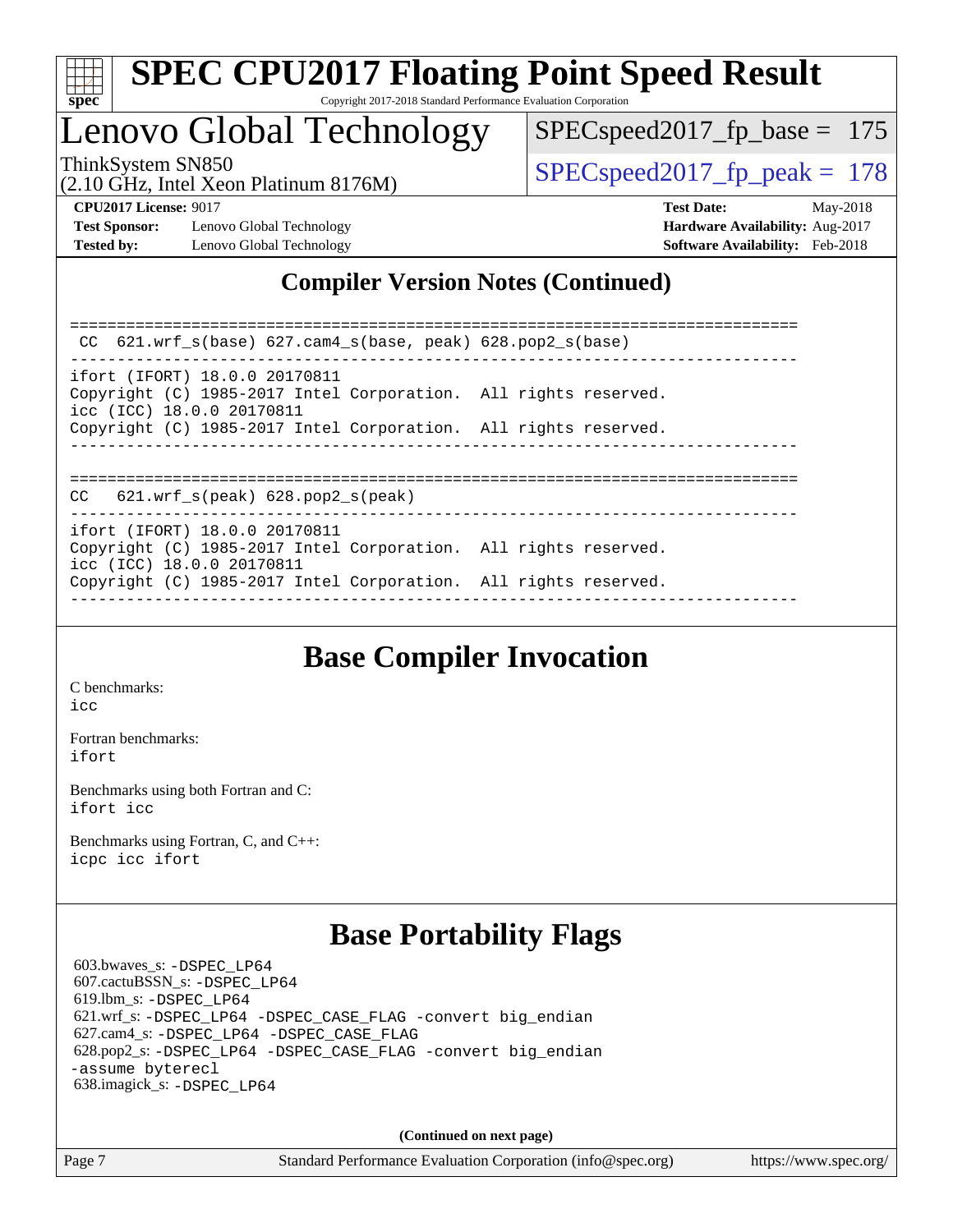

Lenovo Global Technology

SPECspeed2017 fp base =  $175$ 

ThinkSystem SN850<br>  $SPEC speed2017$  fp\_peak = 178

(2.10 GHz, Intel Xeon Platinum 8176M)

**[Test Sponsor:](http://www.spec.org/auto/cpu2017/Docs/result-fields.html#TestSponsor)** Lenovo Global Technology **[Hardware Availability:](http://www.spec.org/auto/cpu2017/Docs/result-fields.html#HardwareAvailability)** Aug-2017 **[Tested by:](http://www.spec.org/auto/cpu2017/Docs/result-fields.html#Testedby)** Lenovo Global Technology **[Software Availability:](http://www.spec.org/auto/cpu2017/Docs/result-fields.html#SoftwareAvailability)** Feb-2018

**[CPU2017 License:](http://www.spec.org/auto/cpu2017/Docs/result-fields.html#CPU2017License)** 9017 **[Test Date:](http://www.spec.org/auto/cpu2017/Docs/result-fields.html#TestDate)** May-2018

### **[Base Portability Flags \(Continued\)](http://www.spec.org/auto/cpu2017/Docs/result-fields.html#BasePortabilityFlags)**

 644.nab\_s: [-DSPEC\\_LP64](http://www.spec.org/cpu2017/results/res2018q2/cpu2017-20180611-06836.flags.html#suite_basePORTABILITY644_nab_s_DSPEC_LP64) 649.fotonik3d\_s: [-DSPEC\\_LP64](http://www.spec.org/cpu2017/results/res2018q2/cpu2017-20180611-06836.flags.html#suite_basePORTABILITY649_fotonik3d_s_DSPEC_LP64) 654.roms\_s: [-DSPEC\\_LP64](http://www.spec.org/cpu2017/results/res2018q2/cpu2017-20180611-06836.flags.html#suite_basePORTABILITY654_roms_s_DSPEC_LP64)

### **[Base Optimization Flags](http://www.spec.org/auto/cpu2017/Docs/result-fields.html#BaseOptimizationFlags)**

[C benchmarks](http://www.spec.org/auto/cpu2017/Docs/result-fields.html#Cbenchmarks):

[-xCORE-AVX512](http://www.spec.org/cpu2017/results/res2018q2/cpu2017-20180611-06836.flags.html#user_CCbase_f-xCORE-AVX512) [-ipo](http://www.spec.org/cpu2017/results/res2018q2/cpu2017-20180611-06836.flags.html#user_CCbase_f-ipo) [-O3](http://www.spec.org/cpu2017/results/res2018q2/cpu2017-20180611-06836.flags.html#user_CCbase_f-O3) [-no-prec-div](http://www.spec.org/cpu2017/results/res2018q2/cpu2017-20180611-06836.flags.html#user_CCbase_f-no-prec-div) [-qopt-prefetch](http://www.spec.org/cpu2017/results/res2018q2/cpu2017-20180611-06836.flags.html#user_CCbase_f-qopt-prefetch) [-ffinite-math-only](http://www.spec.org/cpu2017/results/res2018q2/cpu2017-20180611-06836.flags.html#user_CCbase_f_finite_math_only_cb91587bd2077682c4b38af759c288ed7c732db004271a9512da14a4f8007909a5f1427ecbf1a0fb78ff2a814402c6114ac565ca162485bbcae155b5e4258871) [-qopt-mem-layout-trans=3](http://www.spec.org/cpu2017/results/res2018q2/cpu2017-20180611-06836.flags.html#user_CCbase_f-qopt-mem-layout-trans_de80db37974c74b1f0e20d883f0b675c88c3b01e9d123adea9b28688d64333345fb62bc4a798493513fdb68f60282f9a726aa07f478b2f7113531aecce732043) [-qopenmp](http://www.spec.org/cpu2017/results/res2018q2/cpu2017-20180611-06836.flags.html#user_CCbase_qopenmp_16be0c44f24f464004c6784a7acb94aca937f053568ce72f94b139a11c7c168634a55f6653758ddd83bcf7b8463e8028bb0b48b77bcddc6b78d5d95bb1df2967) [-DSPEC\\_OPENMP](http://www.spec.org/cpu2017/results/res2018q2/cpu2017-20180611-06836.flags.html#suite_CCbase_DSPEC_OPENMP)

[Fortran benchmarks](http://www.spec.org/auto/cpu2017/Docs/result-fields.html#Fortranbenchmarks):

[-DSPEC\\_OPENMP](http://www.spec.org/cpu2017/results/res2018q2/cpu2017-20180611-06836.flags.html#suite_FCbase_DSPEC_OPENMP) [-xCORE-AVX512](http://www.spec.org/cpu2017/results/res2018q2/cpu2017-20180611-06836.flags.html#user_FCbase_f-xCORE-AVX512) [-ipo](http://www.spec.org/cpu2017/results/res2018q2/cpu2017-20180611-06836.flags.html#user_FCbase_f-ipo) [-O3](http://www.spec.org/cpu2017/results/res2018q2/cpu2017-20180611-06836.flags.html#user_FCbase_f-O3) [-no-prec-div](http://www.spec.org/cpu2017/results/res2018q2/cpu2017-20180611-06836.flags.html#user_FCbase_f-no-prec-div) [-qopt-prefetch](http://www.spec.org/cpu2017/results/res2018q2/cpu2017-20180611-06836.flags.html#user_FCbase_f-qopt-prefetch) [-ffinite-math-only](http://www.spec.org/cpu2017/results/res2018q2/cpu2017-20180611-06836.flags.html#user_FCbase_f_finite_math_only_cb91587bd2077682c4b38af759c288ed7c732db004271a9512da14a4f8007909a5f1427ecbf1a0fb78ff2a814402c6114ac565ca162485bbcae155b5e4258871) [-qopt-mem-layout-trans=3](http://www.spec.org/cpu2017/results/res2018q2/cpu2017-20180611-06836.flags.html#user_FCbase_f-qopt-mem-layout-trans_de80db37974c74b1f0e20d883f0b675c88c3b01e9d123adea9b28688d64333345fb62bc4a798493513fdb68f60282f9a726aa07f478b2f7113531aecce732043) [-qopenmp](http://www.spec.org/cpu2017/results/res2018q2/cpu2017-20180611-06836.flags.html#user_FCbase_qopenmp_16be0c44f24f464004c6784a7acb94aca937f053568ce72f94b139a11c7c168634a55f6653758ddd83bcf7b8463e8028bb0b48b77bcddc6b78d5d95bb1df2967) [-nostandard-realloc-lhs](http://www.spec.org/cpu2017/results/res2018q2/cpu2017-20180611-06836.flags.html#user_FCbase_f_2003_std_realloc_82b4557e90729c0f113870c07e44d33d6f5a304b4f63d4c15d2d0f1fab99f5daaed73bdb9275d9ae411527f28b936061aa8b9c8f2d63842963b95c9dd6426b8a) [-align array32byte](http://www.spec.org/cpu2017/results/res2018q2/cpu2017-20180611-06836.flags.html#user_FCbase_align_array32byte_b982fe038af199962ba9a80c053b8342c548c85b40b8e86eb3cc33dee0d7986a4af373ac2d51c3f7cf710a18d62fdce2948f201cd044323541f22fc0fffc51b6)

[Benchmarks using both Fortran and C](http://www.spec.org/auto/cpu2017/Docs/result-fields.html#BenchmarksusingbothFortranandC):

```
-xCORE-AVX512-ipo-no-prec-div-qopt-prefetch
-ffinite-math-only -qopt-mem-layout-trans=3 -qopenmp -DSPEC_OPENMP
-nostandard-realloc-lhs -align array32byte
```
[Benchmarks using Fortran, C, and C++:](http://www.spec.org/auto/cpu2017/Docs/result-fields.html#BenchmarksusingFortranCandCXX)

[-xCORE-AVX512](http://www.spec.org/cpu2017/results/res2018q2/cpu2017-20180611-06836.flags.html#user_CC_CXX_FCbase_f-xCORE-AVX512) [-ipo](http://www.spec.org/cpu2017/results/res2018q2/cpu2017-20180611-06836.flags.html#user_CC_CXX_FCbase_f-ipo) [-O3](http://www.spec.org/cpu2017/results/res2018q2/cpu2017-20180611-06836.flags.html#user_CC_CXX_FCbase_f-O3) [-no-prec-div](http://www.spec.org/cpu2017/results/res2018q2/cpu2017-20180611-06836.flags.html#user_CC_CXX_FCbase_f-no-prec-div) [-qopt-prefetch](http://www.spec.org/cpu2017/results/res2018q2/cpu2017-20180611-06836.flags.html#user_CC_CXX_FCbase_f-qopt-prefetch) [-ffinite-math-only](http://www.spec.org/cpu2017/results/res2018q2/cpu2017-20180611-06836.flags.html#user_CC_CXX_FCbase_f_finite_math_only_cb91587bd2077682c4b38af759c288ed7c732db004271a9512da14a4f8007909a5f1427ecbf1a0fb78ff2a814402c6114ac565ca162485bbcae155b5e4258871) [-qopt-mem-layout-trans=3](http://www.spec.org/cpu2017/results/res2018q2/cpu2017-20180611-06836.flags.html#user_CC_CXX_FCbase_f-qopt-mem-layout-trans_de80db37974c74b1f0e20d883f0b675c88c3b01e9d123adea9b28688d64333345fb62bc4a798493513fdb68f60282f9a726aa07f478b2f7113531aecce732043) [-qopenmp](http://www.spec.org/cpu2017/results/res2018q2/cpu2017-20180611-06836.flags.html#user_CC_CXX_FCbase_qopenmp_16be0c44f24f464004c6784a7acb94aca937f053568ce72f94b139a11c7c168634a55f6653758ddd83bcf7b8463e8028bb0b48b77bcddc6b78d5d95bb1df2967) [-DSPEC\\_OPENMP](http://www.spec.org/cpu2017/results/res2018q2/cpu2017-20180611-06836.flags.html#suite_CC_CXX_FCbase_DSPEC_OPENMP) [-nostandard-realloc-lhs](http://www.spec.org/cpu2017/results/res2018q2/cpu2017-20180611-06836.flags.html#user_CC_CXX_FCbase_f_2003_std_realloc_82b4557e90729c0f113870c07e44d33d6f5a304b4f63d4c15d2d0f1fab99f5daaed73bdb9275d9ae411527f28b936061aa8b9c8f2d63842963b95c9dd6426b8a) [-align array32byte](http://www.spec.org/cpu2017/results/res2018q2/cpu2017-20180611-06836.flags.html#user_CC_CXX_FCbase_align_array32byte_b982fe038af199962ba9a80c053b8342c548c85b40b8e86eb3cc33dee0d7986a4af373ac2d51c3f7cf710a18d62fdce2948f201cd044323541f22fc0fffc51b6)

### **[Base Other Flags](http://www.spec.org/auto/cpu2017/Docs/result-fields.html#BaseOtherFlags)**

[C benchmarks](http://www.spec.org/auto/cpu2017/Docs/result-fields.html#Cbenchmarks):  $-m64 - std= c11$  $-m64 - std= c11$ 

[Fortran benchmarks](http://www.spec.org/auto/cpu2017/Docs/result-fields.html#Fortranbenchmarks):

[-m64](http://www.spec.org/cpu2017/results/res2018q2/cpu2017-20180611-06836.flags.html#user_FCbase_intel_intel64_18.0_af43caccfc8ded86e7699f2159af6efc7655f51387b94da716254467f3c01020a5059329e2569e4053f409e7c9202a7efc638f7a6d1ffb3f52dea4a3e31d82ab)

[Benchmarks using both Fortran and C](http://www.spec.org/auto/cpu2017/Docs/result-fields.html#BenchmarksusingbothFortranandC):  $-m64 - std= c11$  $-m64 - std= c11$ 

[Benchmarks using Fortran, C, and C++:](http://www.spec.org/auto/cpu2017/Docs/result-fields.html#BenchmarksusingFortranCandCXX)  $-m64 - std= c11$  $-m64 - std= c11$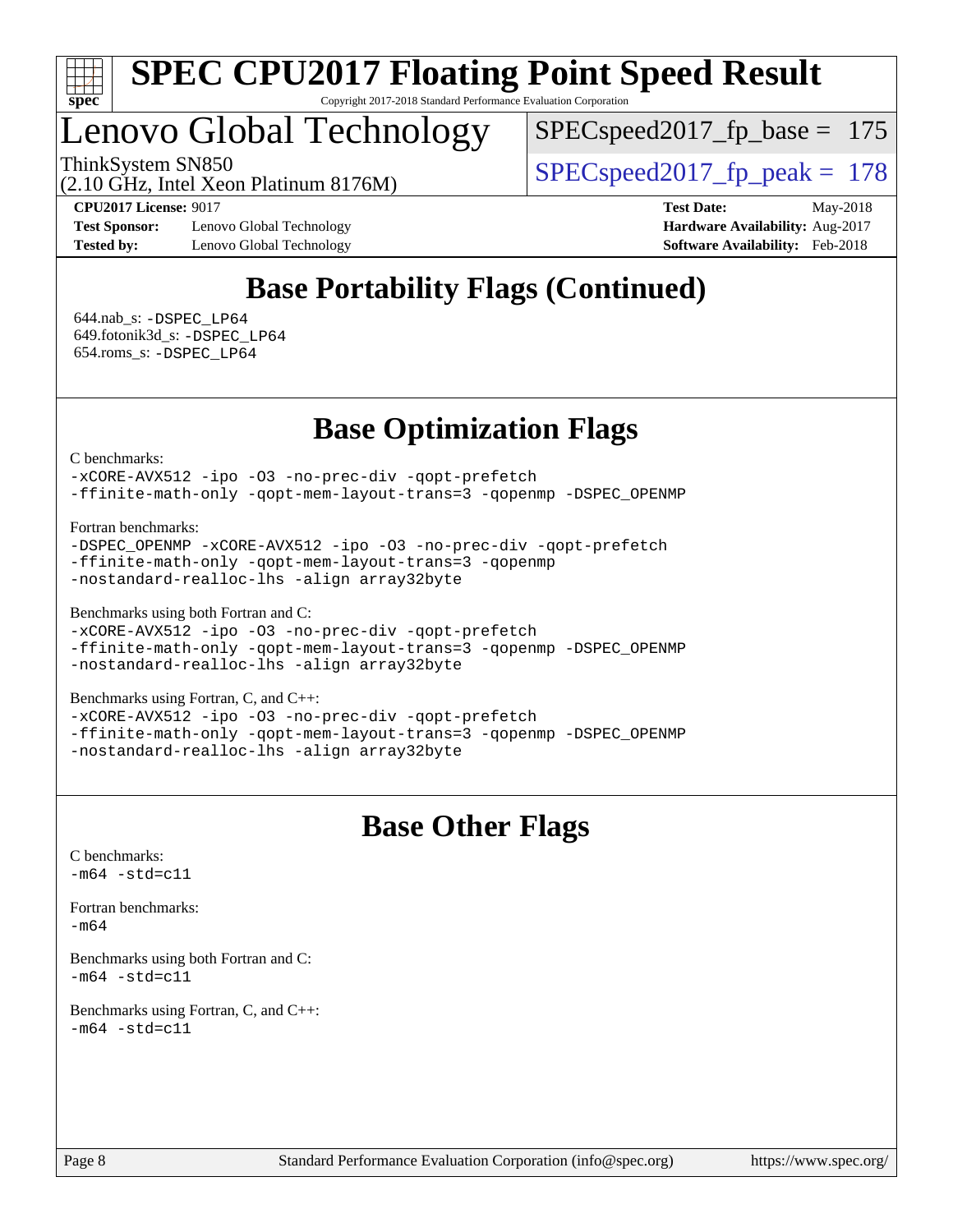

## Lenovo Global Technology

 $SPEC speed2017_fp\_base = 175$ 

(2.10 GHz, Intel Xeon Platinum 8176M)

ThinkSystem SN850<br>  $SPEC speed2017$  fp\_peak = 178

**[Test Sponsor:](http://www.spec.org/auto/cpu2017/Docs/result-fields.html#TestSponsor)** Lenovo Global Technology **[Hardware Availability:](http://www.spec.org/auto/cpu2017/Docs/result-fields.html#HardwareAvailability)** Aug-2017 **[Tested by:](http://www.spec.org/auto/cpu2017/Docs/result-fields.html#Testedby)** Lenovo Global Technology **[Software Availability:](http://www.spec.org/auto/cpu2017/Docs/result-fields.html#SoftwareAvailability)** Feb-2018

**[CPU2017 License:](http://www.spec.org/auto/cpu2017/Docs/result-fields.html#CPU2017License)** 9017 **[Test Date:](http://www.spec.org/auto/cpu2017/Docs/result-fields.html#TestDate)** May-2018

### **[Peak Compiler Invocation](http://www.spec.org/auto/cpu2017/Docs/result-fields.html#PeakCompilerInvocation)**

[C benchmarks](http://www.spec.org/auto/cpu2017/Docs/result-fields.html#Cbenchmarks):

[icc](http://www.spec.org/cpu2017/results/res2018q2/cpu2017-20180611-06836.flags.html#user_CCpeak_intel_icc_18.0_66fc1ee009f7361af1fbd72ca7dcefbb700085f36577c54f309893dd4ec40d12360134090235512931783d35fd58c0460139e722d5067c5574d8eaf2b3e37e92)

[Fortran benchmarks](http://www.spec.org/auto/cpu2017/Docs/result-fields.html#Fortranbenchmarks): [ifort](http://www.spec.org/cpu2017/results/res2018q2/cpu2017-20180611-06836.flags.html#user_FCpeak_intel_ifort_18.0_8111460550e3ca792625aed983ce982f94888b8b503583aa7ba2b8303487b4d8a21a13e7191a45c5fd58ff318f48f9492884d4413fa793fd88dd292cad7027ca)

[Benchmarks using both Fortran and C](http://www.spec.org/auto/cpu2017/Docs/result-fields.html#BenchmarksusingbothFortranandC): [ifort](http://www.spec.org/cpu2017/results/res2018q2/cpu2017-20180611-06836.flags.html#user_CC_FCpeak_intel_ifort_18.0_8111460550e3ca792625aed983ce982f94888b8b503583aa7ba2b8303487b4d8a21a13e7191a45c5fd58ff318f48f9492884d4413fa793fd88dd292cad7027ca) [icc](http://www.spec.org/cpu2017/results/res2018q2/cpu2017-20180611-06836.flags.html#user_CC_FCpeak_intel_icc_18.0_66fc1ee009f7361af1fbd72ca7dcefbb700085f36577c54f309893dd4ec40d12360134090235512931783d35fd58c0460139e722d5067c5574d8eaf2b3e37e92)

[Benchmarks using Fortran, C, and C++:](http://www.spec.org/auto/cpu2017/Docs/result-fields.html#BenchmarksusingFortranCandCXX) [icpc](http://www.spec.org/cpu2017/results/res2018q2/cpu2017-20180611-06836.flags.html#user_CC_CXX_FCpeak_intel_icpc_18.0_c510b6838c7f56d33e37e94d029a35b4a7bccf4766a728ee175e80a419847e808290a9b78be685c44ab727ea267ec2f070ec5dc83b407c0218cded6866a35d07) [icc](http://www.spec.org/cpu2017/results/res2018q2/cpu2017-20180611-06836.flags.html#user_CC_CXX_FCpeak_intel_icc_18.0_66fc1ee009f7361af1fbd72ca7dcefbb700085f36577c54f309893dd4ec40d12360134090235512931783d35fd58c0460139e722d5067c5574d8eaf2b3e37e92) [ifort](http://www.spec.org/cpu2017/results/res2018q2/cpu2017-20180611-06836.flags.html#user_CC_CXX_FCpeak_intel_ifort_18.0_8111460550e3ca792625aed983ce982f94888b8b503583aa7ba2b8303487b4d8a21a13e7191a45c5fd58ff318f48f9492884d4413fa793fd88dd292cad7027ca)

### **[Peak Portability Flags](http://www.spec.org/auto/cpu2017/Docs/result-fields.html#PeakPortabilityFlags)**

Same as Base Portability Flags

### **[Peak Optimization Flags](http://www.spec.org/auto/cpu2017/Docs/result-fields.html#PeakOptimizationFlags)**

[C benchmarks](http://www.spec.org/auto/cpu2017/Docs/result-fields.html#Cbenchmarks):

```
 619.lbm_s: -prof-gen(pass 1) -prof-use(pass 2) -O2 -xCORE-AVX512
-qopt-prefetch -ipo -O3 -ffinite-math-only -no-prec-div
-qopt-mem-layout-trans=3 -DSPEC_SUPPRESS_OPENMP -qopenmp
-DSPEC_OPENMP
```

```
 638.imagick_s: -xCORE-AVX512 -ipo -O3 -no-prec-div -qopt-prefetch
-ffinite-math-only -qopt-mem-layout-trans=3 -qopenmp
-DSPEC_OPENMP
```
644.nab\_s: Same as 638.imagick\_s

```
Fortran benchmarks: 
-prof-gen(pass 1) -prof-use(pass 2) -DSPEC_SUPPRESS_OPENMP
-DSPEC_OPENMP -O2 -xCORE-AVX512 -qopt-prefetch -ipo -O3
-ffinite-math-only -no-prec-div -qopt-mem-layout-trans=3 -qopenmp
-nostandard-realloc-lhs -align array32byte
```
[Benchmarks using both Fortran and C](http://www.spec.org/auto/cpu2017/Docs/result-fields.html#BenchmarksusingbothFortranandC):

```
621.wrf_s: -prof-use-O2-xCORE-AVX512-qopt-prefetch -ipo -O3 -ffinite-math-only -no-prec-div
-qopt-mem-layout-trans=3 -DSPEC_SUPPRESS_OPENMP -qopenmp
```
**(Continued on next page)**